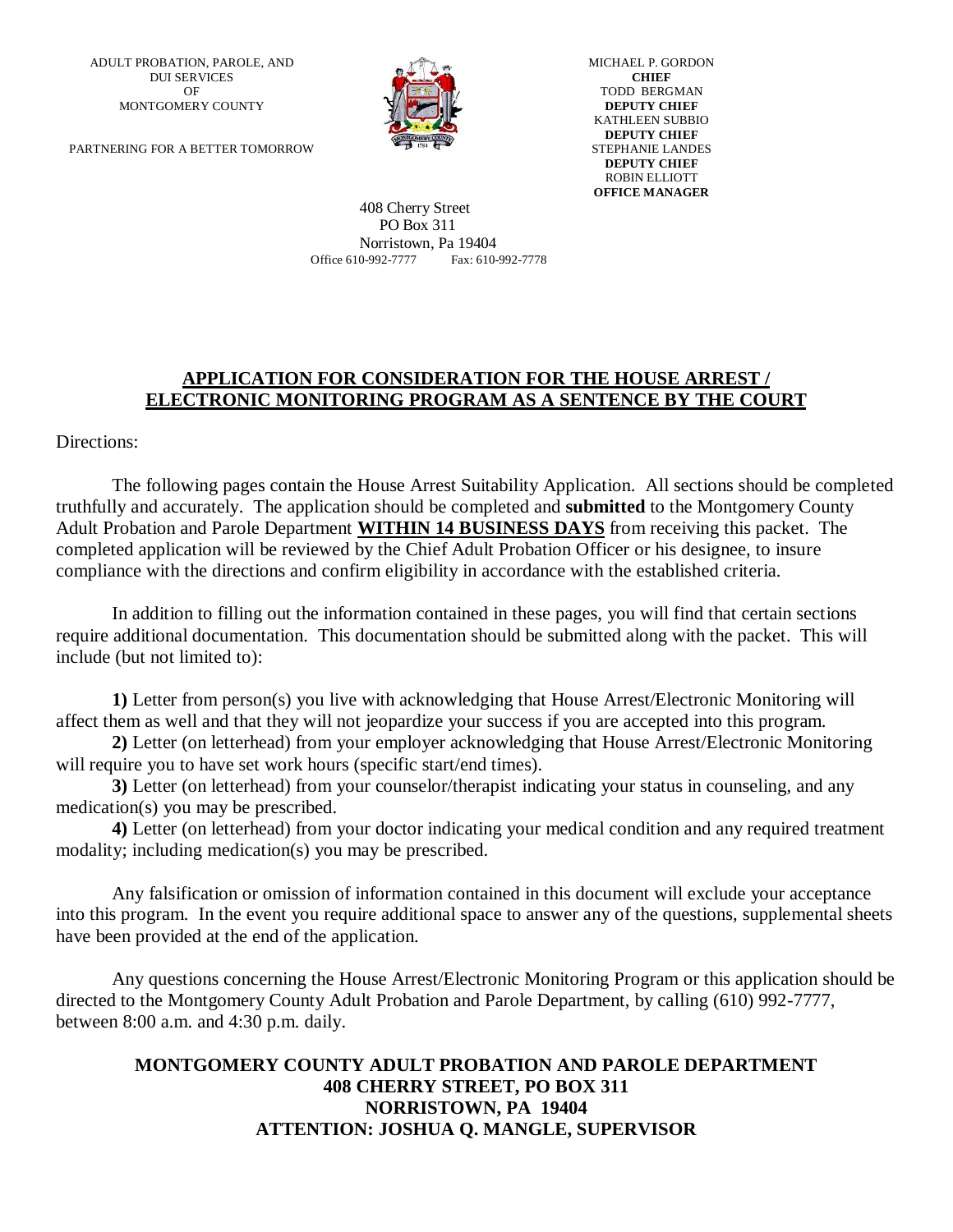# **HOUSE ARREST / ELECTRONIC MONITORING APPLICATION**

|                                                                                                                       | PERSONAL INFORMATION:           |
|-----------------------------------------------------------------------------------------------------------------------|---------------------------------|
|                                                                                                                       |                                 |
|                                                                                                                       | $A/K/A$ (or maiden name):       |
|                                                                                                                       | Date of Birth:                  |
|                                                                                                                       |                                 |
|                                                                                                                       | Weight:                         |
|                                                                                                                       | Hair Color: 1988                |
| Place of Birth: 2000 and 2000 and 2000 and 2000 and 2000 and 2000 and 2000 and 2000 and 2000 and 2000 and 2000        |                                 |
|                                                                                                                       |                                 |
|                                                                                                                       |                                 |
|                                                                                                                       |                                 |
|                                                                                                                       | <b>RESIDENCE INFORMATION:</b>   |
|                                                                                                                       | Own:                            |
|                                                                                                                       |                                 |
| <u> 1989 - Johann Stoff, amerikansk politiker (d. 1989)</u>                                                           | Rent:                           |
|                                                                                                                       |                                 |
|                                                                                                                       |                                 |
| <u> 1989 - Johann Barn, amerikan berkema dan berkema dalam berkema dalam berkema dalam berkema dalam berkema dala</u> |                                 |
| Country/Two/Boro:                                                                                                     | Years lived at current address: |
| Home Phone: $\begin{pmatrix} 1 & 1 \\ 1 & 1 \end{pmatrix}$                                                            | Cell Phone: $($ $)$             |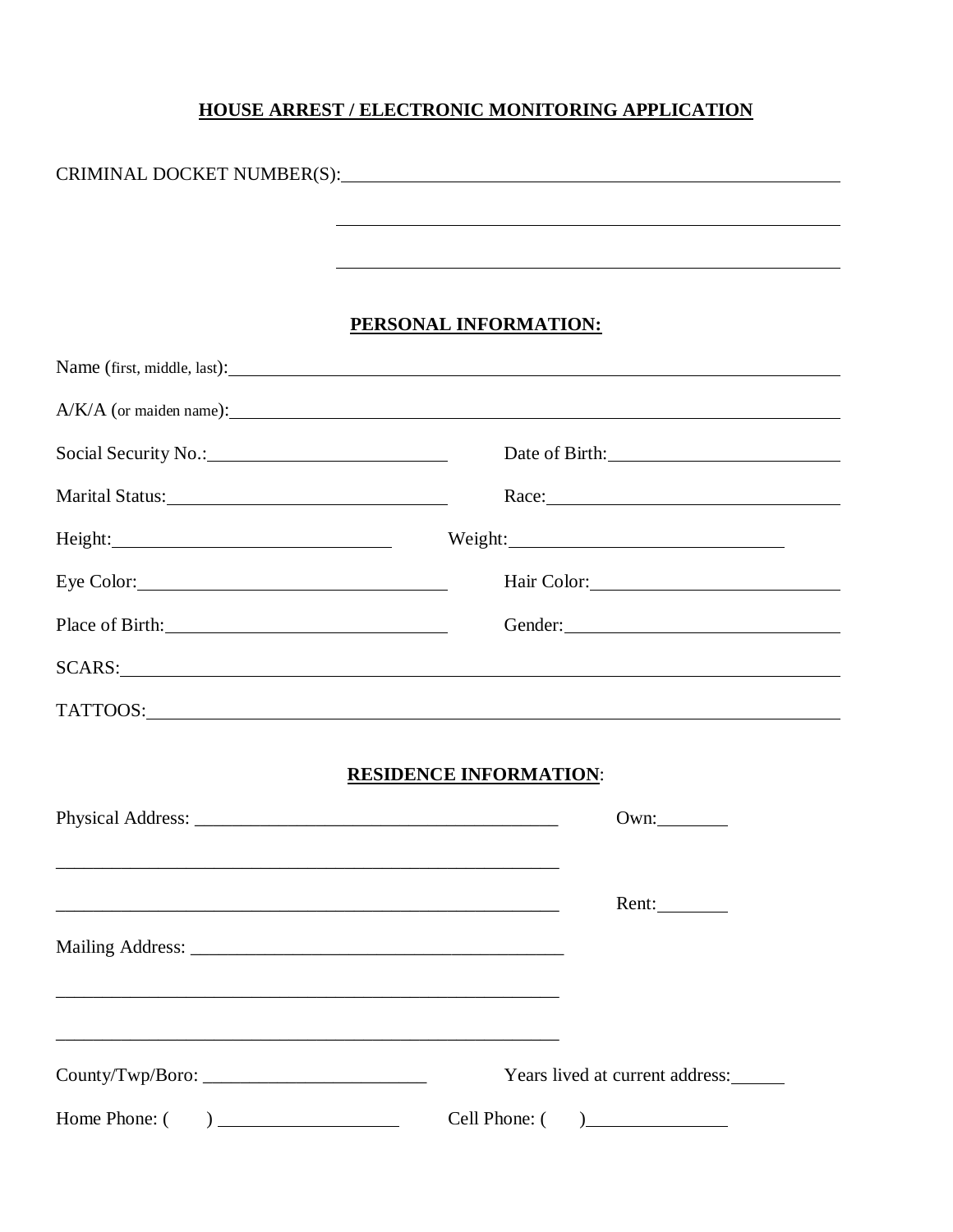## **LIST BELOW ALL OTHER INDIVIDUALS RESIDING AT THE LISTED PHYSICAL ADDRESS:**

| <b>NAME</b> | <b>RELATIONSHIP</b> | <b>AGE</b> |
|-------------|---------------------|------------|
|             |                     |            |
|             |                     |            |
|             |                     |            |
|             |                     |            |
|             |                     |            |
|             |                     |            |
|             |                     |            |
|             |                     |            |
|             |                     |            |
|             |                     |            |

# **You MUST attach a letter from those living with you, indicating their support of you being in the House Arrest/Electronic Monitoring Program, and their willingness to comply and support you while in the House Arrest Program.**

| Do any of the above-listed have a criminal record or pending charge(s)? NO _________________. |  |  |
|-----------------------------------------------------------------------------------------------|--|--|
| If yes, identify the individual and explain the charge(s):                                    |  |  |

Does anyone in the household own or possess any firearm(s) or lethal weapon(s)? NO YES  $\qquad$ If yes, identify the person and explain the weapon and the purpose for possessing it:

# **FAMILY HISTORY:**

Please provide the following information for family members who do not reside with you; include all parents, siblings, children, and intimate relationships:

| <b>NAME</b> | <b>ADDRESS</b> | PHONE NO. | <b>RELATIONSHIP</b> |
|-------------|----------------|-----------|---------------------|
|             |                |           |                     |
|             |                |           |                     |
|             |                |           |                     |
|             |                |           |                     |
|             |                |           |                     |
|             |                |           |                     |
|             |                |           |                     |
|             |                |           |                     |

| Do you provide support for any of the above-listed individual(s)? NO |  |
|----------------------------------------------------------------------|--|
| If yes, list the amount of support and to whom it is paid:           |  |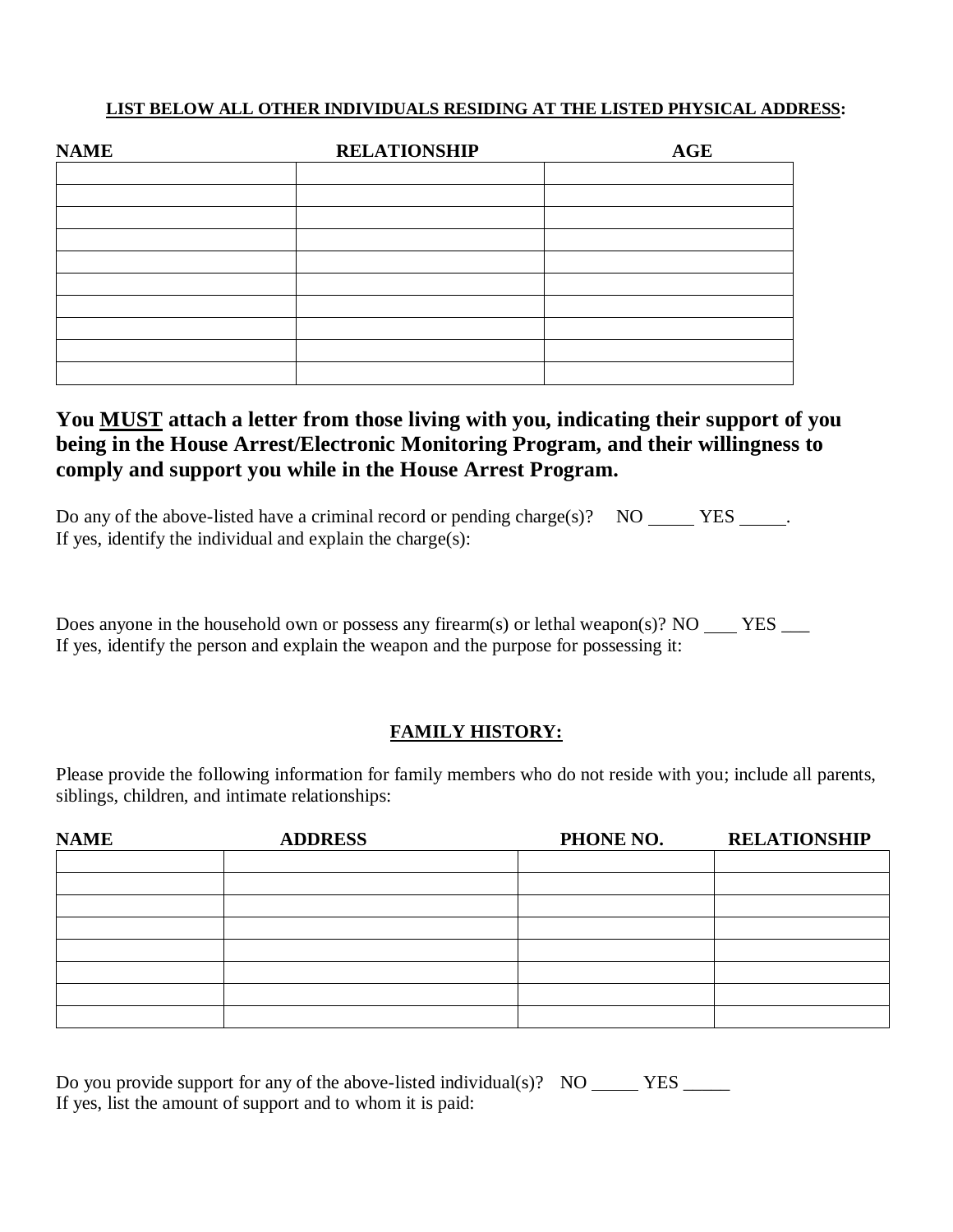#### **EDUCATION:**

| Can you read and write?                                                                                        | Highest Grade COMPLETED:                                                                                                                                                                                                       |
|----------------------------------------------------------------------------------------------------------------|--------------------------------------------------------------------------------------------------------------------------------------------------------------------------------------------------------------------------------|
|                                                                                                                | Name of High School: 2000 and 2000 and 2000 and 2000 and 2000 and 2000 and 2000 and 2000 and 2000 and 2000 and 2000 and 2000 and 2000 and 2000 and 2000 and 2000 and 2000 and 2000 and 2000 and 2000 and 2000 and 2000 and 200 |
|                                                                                                                | Address / Location:                                                                                                                                                                                                            |
| Graduation/Drop Year:                                                                                          |                                                                                                                                                                                                                                |
|                                                                                                                | <b>ADDITIONAL EDUCATION or CERTIFICATIONS:</b>                                                                                                                                                                                 |
|                                                                                                                |                                                                                                                                                                                                                                |
|                                                                                                                | Address / Location: 1986 and 2008 and 2008 and 2008 and 2008 and 2008 and 2008 and 2008 and 2008 and 2008 and 2008 and 2008 and 2008 and 2008 and 2008 and 2008 and 2008 and 2008 and 2008 and 2008 and 2008 and 2008 and 2008 |
| Course of Study:                                                                                               | Degree Awarded:                                                                                                                                                                                                                |
| Dates of Attendance:                                                                                           |                                                                                                                                                                                                                                |
|                                                                                                                | <b>EMPLOYMENT INFORMATION:</b>                                                                                                                                                                                                 |
| Present Employer:                                                                                              |                                                                                                                                                                                                                                |
| Name: Name and Allen and Allen and Allen and Allen and Allen and Allen and Allen and Allen and Allen and Allen |                                                                                                                                                                                                                                |
|                                                                                                                |                                                                                                                                                                                                                                |
| <u> 1988 - Andrea Brand, amerikansk politik (d. 1988)</u>                                                      |                                                                                                                                                                                                                                |
| Phone:                                                                                                         | Date of Hire: 2000 and 2000 and 2000 and 2000 and 2000 and 2000 and 2000 and 2000 and 2000 and 2000 and 2000 and 2000 and 2000 and 2000 and 2000 and 2000 and 2000 and 2000 and 2000 and 2000 and 2000 and 2000 and 2000 and 2 |
| Scheduled Working Hours:                                                                                       |                                                                                                                                                                                                                                |
|                                                                                                                |                                                                                                                                                                                                                                |
|                                                                                                                |                                                                                                                                                                                                                                |
|                                                                                                                | Friday: The Commission of the Commission of the Commission of the Commission of the Commission of the Commission of the Commission of the Commission of the Commission of the Commission of the Commission of the Commission o |
|                                                                                                                |                                                                                                                                                                                                                                |

**A letter from your present employer(s) MUST accompany this application. This letter MUST include the days and hours you work, your salary, and the willingness of your employer to comply with the restrictions that may be placed upon you while in the House Arrest Program.**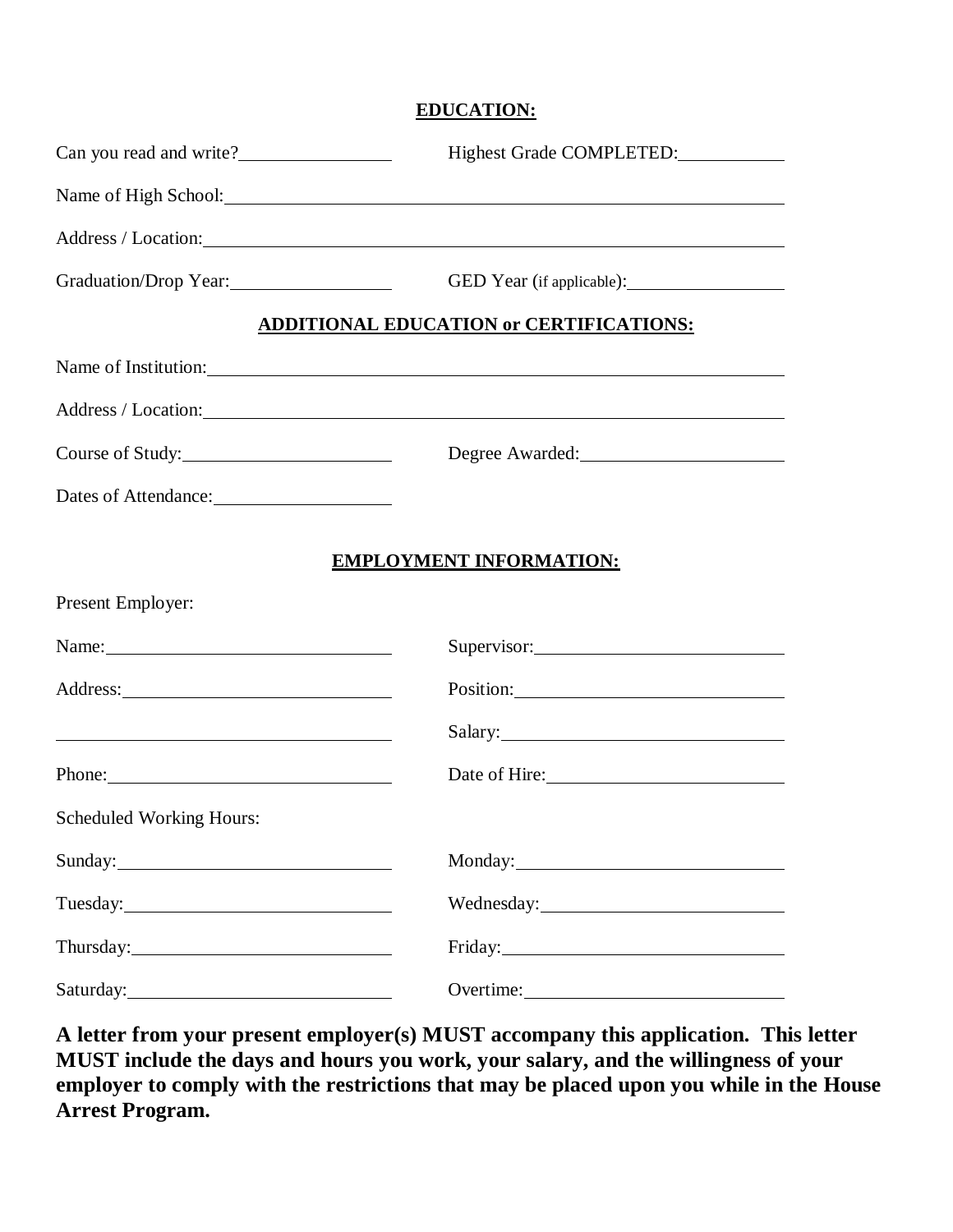# **BEHAVIORAL INFORMATION**

# **CRIMINAL HISTORY:**

NOTE: List all arrests including non-traffic citations and any pending charge(s):

| <b>DATE OF</b><br><b>ARREST</b> | POLICE DEPT. | <b>CHARGES</b> | <b>DISPOSITION</b> |
|---------------------------------|--------------|----------------|--------------------|
|                                 |              |                |                    |
|                                 |              |                |                    |
|                                 |              |                |                    |
|                                 |              |                |                    |
|                                 |              |                |                    |
|                                 |              |                |                    |
|                                 |              |                |                    |
|                                 |              |                |                    |
|                                 |              |                |                    |
|                                 |              |                |                    |

| Has probation, and/or parole, and/or ARD ever been revoked (violated)? NO | <b>YES</b> |
|---------------------------------------------------------------------------|------------|
| If yes, please explain:                                                   |            |

## **DRUG AND ALCOHOL HISTORY:**

Have you ever tried or do you presently use any of the following:

| Substance           | Age of    | Date of  | Frequency of | Method of |
|---------------------|-----------|----------|--------------|-----------|
| Name                | First Use | Last Use | Use          | Intake    |
| <b>ALCOHOL</b>      |           |          |              |           |
| <b>MARIJUANA</b>    |           |          |              |           |
| <b>COCAINE</b>      |           |          |              |           |
| <b>BARBITURATES</b> |           |          |              |           |
| <b>METH</b>         |           |          |              |           |
| <b>HEROIN</b>       |           |          |              |           |
| <b>SOLVENTS</b>     |           |          |              |           |
| <b>LSD</b>          |           |          |              |           |
| PCP                 |           |          |              |           |
| <b>OTHER</b>        |           |          |              |           |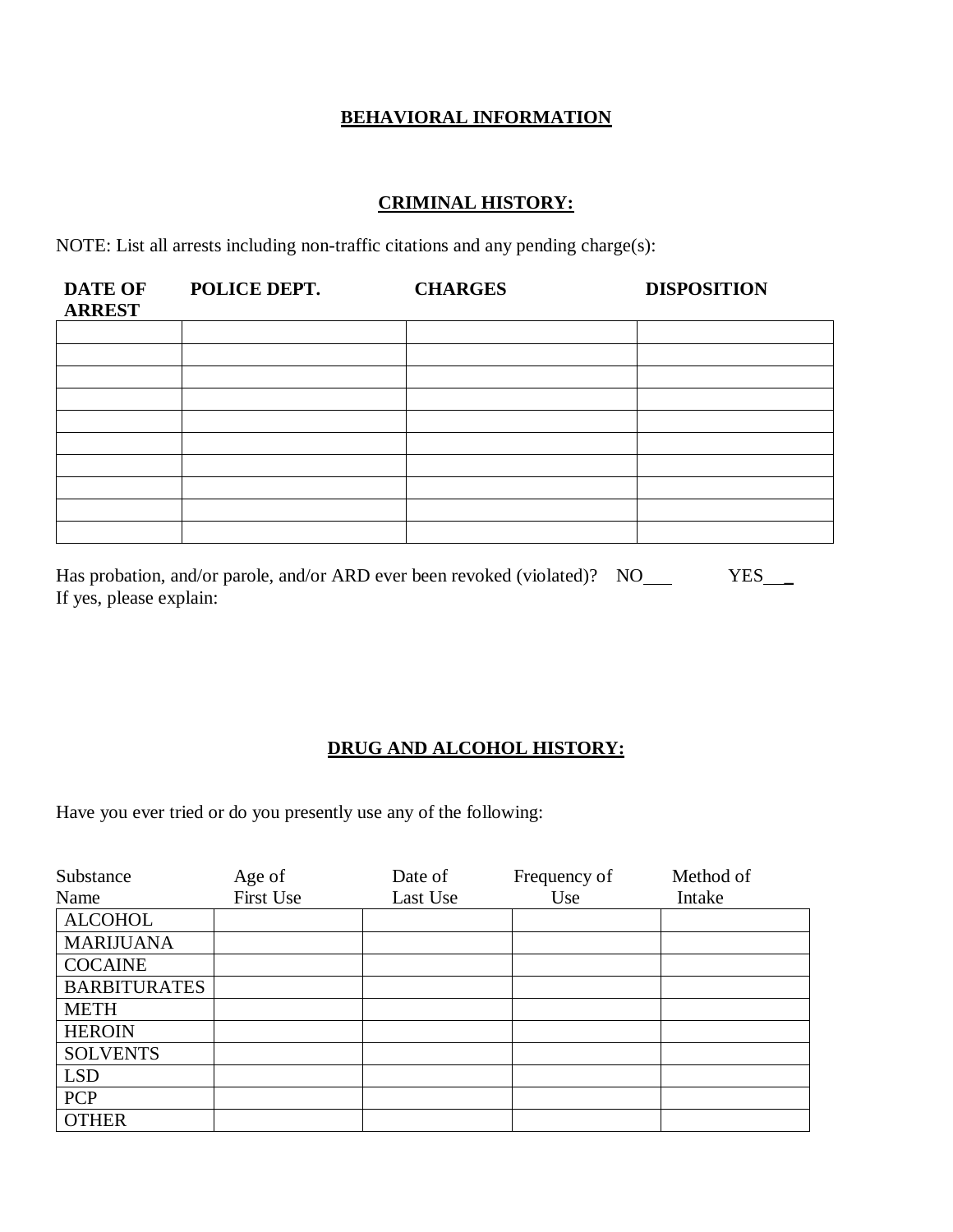#### **TREATMENT HISTORY:**

Have you ever had, or are you currently seeking any treatment for the following reasons:

| Psychological or Psychiatric related diagnosis?                                     |             |  | $Yes \_\_No \_\_$                                                                                                                                                                                                              |  |  |
|-------------------------------------------------------------------------------------|-------------|--|--------------------------------------------------------------------------------------------------------------------------------------------------------------------------------------------------------------------------------|--|--|
| Drug Abuse and/or Addiction?                                                        |             |  | $Yes \_\_No \_\_$                                                                                                                                                                                                              |  |  |
| Alcoholism Abuse and/or Addiction?                                                  |             |  | $Yes \_\_No \_\_$                                                                                                                                                                                                              |  |  |
| If yes, complete the following information, using supplemental sheets if necessary: |             |  |                                                                                                                                                                                                                                |  |  |
|                                                                                     |             |  | Name of Program: 1988 and 2008 and 2008 and 2008 and 2008 and 2008 and 2008 and 2008 and 2008 and 2008 and 200                                                                                                                 |  |  |
|                                                                                     |             |  |                                                                                                                                                                                                                                |  |  |
|                                                                                     |             |  | ,我们也不会有什么。""我们的人,我们也不会有什么?""我们的人,我们也不会有什么?""我们的人,我们也不会有什么?""我们的人,我们也不会有什么?""我们的人                                                                                                                                               |  |  |
|                                                                                     |             |  | Counselor or Doctor Name: 1988                                                                                                                                                                                                 |  |  |
|                                                                                     |             |  | Dates of Attendance:                                                                                                                                                                                                           |  |  |
| Inpatient:                                                                          | Outpatient: |  | Dual Program:                                                                                                                                                                                                                  |  |  |
|                                                                                     |             |  | Reason for Attending: 1990 and 2000 and 2000 and 2000 and 2000 and 2000 and 2000 and 2000 and 2000 and 2000 and 2000 and 2000 and 2000 and 2000 and 2000 and 2000 and 2000 and 2000 and 2000 and 2000 and 2000 and 2000 and 20 |  |  |
|                                                                                     |             |  |                                                                                                                                                                                                                                |  |  |
|                                                                                     |             |  | ,我们也不会有什么。""我们的人,我们也不会有什么?""我们的人,我们也不会有什么?""我们的人,我们也不会有什么?""我们的人,我们也不会有什么?""我们的人                                                                                                                                               |  |  |
|                                                                                     |             |  | Name of Program: 1988 and 2008 and 2008 and 2008 and 2008 and 2008 and 2008 and 2008 and 2008 and 2008 and 200                                                                                                                 |  |  |
|                                                                                     |             |  |                                                                                                                                                                                                                                |  |  |
|                                                                                     |             |  | ,我们也不会有什么。""我们的人,我们也不会有什么?""我们的人,我们也不会有什么?""我们的人,我们也不会有什么?""我们的人,我们也不会有什么?""我们的人                                                                                                                                               |  |  |
|                                                                                     |             |  |                                                                                                                                                                                                                                |  |  |
|                                                                                     |             |  |                                                                                                                                                                                                                                |  |  |
| Inpatient:                                                                          | Outpatient: |  | Dual Program:                                                                                                                                                                                                                  |  |  |
|                                                                                     |             |  |                                                                                                                                                                                                                                |  |  |
|                                                                                     |             |  |                                                                                                                                                                                                                                |  |  |
|                                                                                     |             |  |                                                                                                                                                                                                                                |  |  |

**If you are currently in treatment and/or counseling, a letter from your current counselor or doctor MUST be attached to this application. This letter should include your diagnosis and current status.**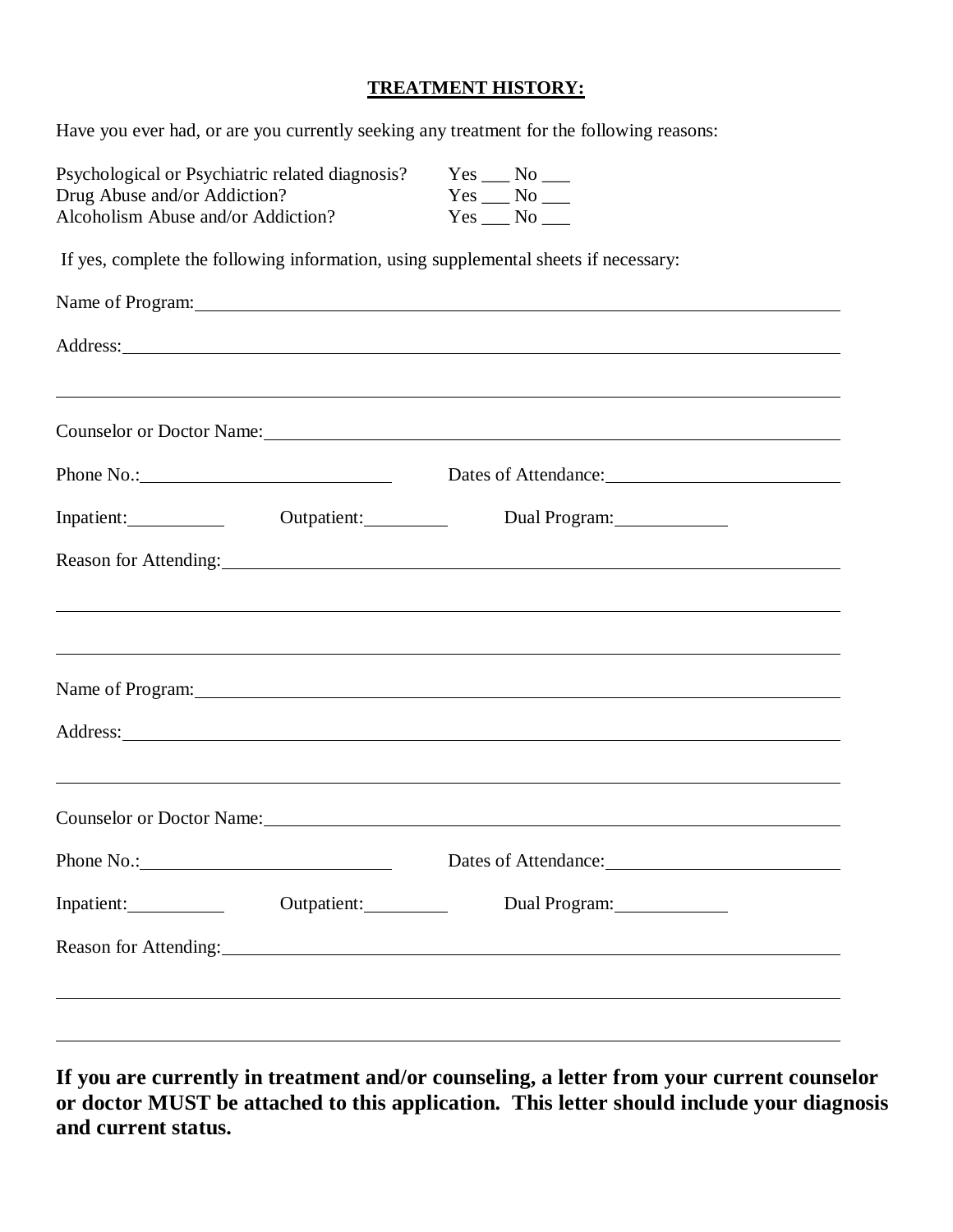#### **MEDICAL HISTORY:**

| Doctor Name: 2008. [2010]                                                                                      |         |         |                |
|----------------------------------------------------------------------------------------------------------------|---------|---------|----------------|
| Hospital / Medical Group: 1997 and 1997 and 1998 and 1997 and 1998 and 1997 and 1998 and 1998 and 1998 and 199 |         |         |                |
|                                                                                                                |         |         |                |
| Are you currently taking any medication? NO _________ YES ______.                                              |         |         |                |
| If yes, please list the name of medication, frequency, and dosage:                                             |         |         |                |
| Name: $\frac{1}{2}$ Name:                                                                                      |         | Dosage: | Times Per Day: |
| Name: $\frac{1}{2}$ Name:                                                                                      |         |         | Times Per Day: |
| Name: $\frac{1}{2}$ Name:                                                                                      | Dosage: |         | Times Per Day: |
|                                                                                                                |         | Dosage: | Times Per Day: |
|                                                                                                                | Dosage: |         | Times Per Day: |

**If you are currently receiving medical treatment and/or medication, a letter from your current physician or doctor MUST be attached to this application. This letter should include your diagnosis and current status.**

#### **VEHICLE INFORMATION:**

| Primary Owner:                 |               |                                     |                |
|--------------------------------|---------------|-------------------------------------|----------------|
|                                |               |                                     | YEAR:          |
| LICENSE PLATE NUMBER:          |               | STATE:                              | COLOR:         |
|                                |               | <b>DRIVERS LICENSE INFORMATION:</b> |                |
| Operators License Number: 2008 |               |                                     | Issuing State: |
| Status: Active:                | $*Suspended:$ |                                     | ID Only:       |
|                                |               |                                     |                |

**\*If suspended, list reason why and estimated date of return to active status**: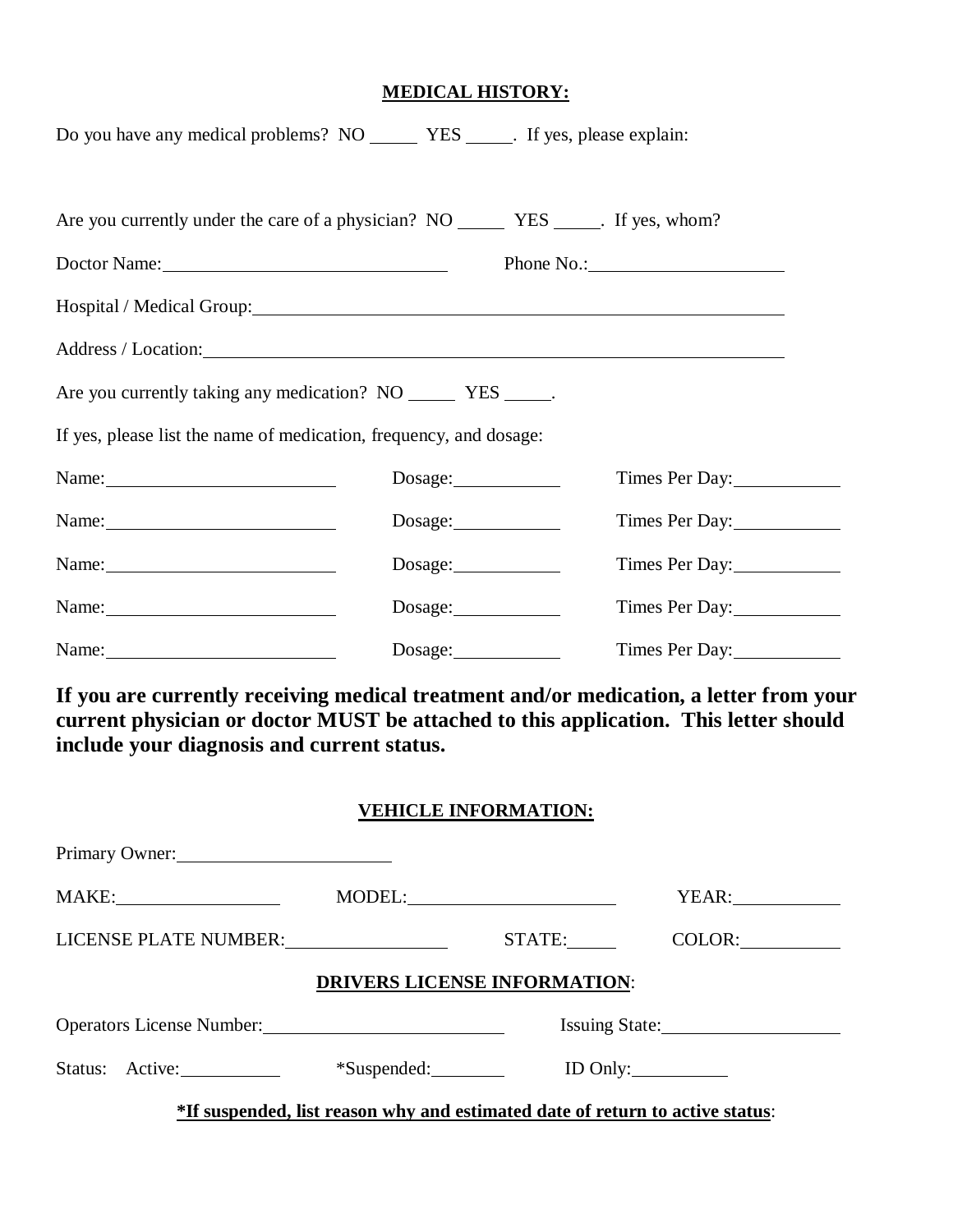# **APPLICATION FOR HOUSE ARREST/ELECTRONIC MONITORING PROGRAM**

# **SUPPLEMENTAL ANSWER SHEET**

# PLEASE LIST DIRECTIONS TO YOUR HOUSE FROM THE KING OF PRUSSIA AREA:

APW(1/2017)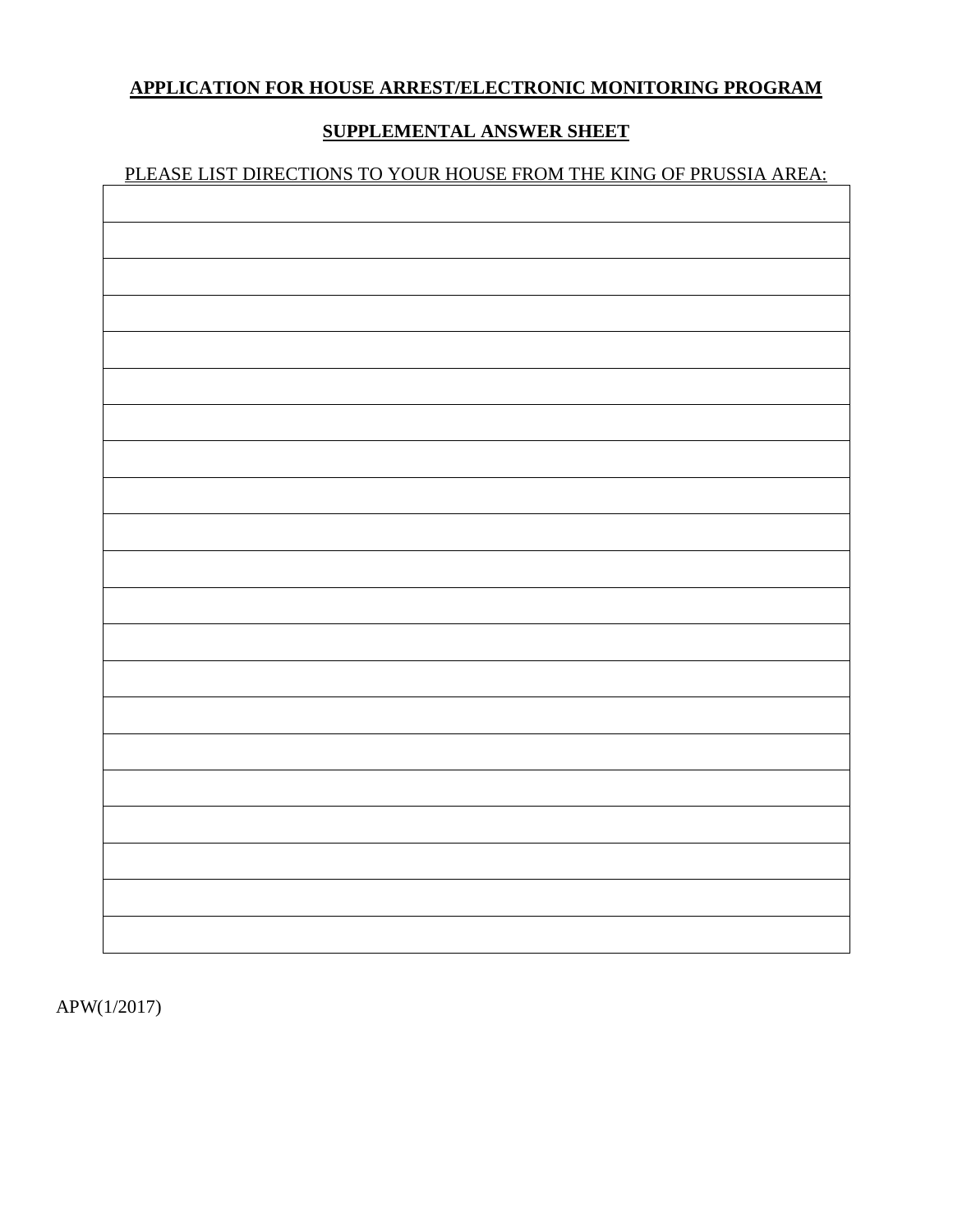

#### **RULES AND CONDITIONS GOVERNING PROBATION/PAROLE AND INTERMEDIATE PUNISHMENT (IP) MONTGOMERY COUNTY ADULT PROBATION AND PAROLE DEPARTMENT 408 CHERRY STREET, PO BOX 311, NORRISTOWN, PA 19404**

#### House Arrest – Electronic Monitoring Supervision

I will abide by all of the following rules, conditions, and my specific case plan while under supervision.

- 1. I must remain in my place of residence during monitored hours as directed by my officer. The duration of my house arrest is from to . I will only travel to locations approved by my officer. I will not enter into any areas that are defined as exclusion zones by my officer. Furthermore, I will report to my officer as directed. The responsibility to report falls upon me, the offender.
- 2. I must comply with all local, state, and federal criminal laws. I will notify my officer immediately if I am arrested by or if I am cooperating with any law enforcement agency. I will not enter into any agreement to act as a confidential informant for any law enforcement agency without permission from my officer. I will abide by the rules and conditions imposed by the Montgomery County Adult Probation and Parole Department. Furthermore, I will conduct myself in a manner that I will not create a danger to the community or myself. I will not participate in or condone illegal activity in my place of residence.
- 3. My officer will make supervision visits in my place of residence and/or employment. I will provide access to the dwelling in which I reside. This place of residence may not be changed without prior authorization from the Montgomery County Adult Probation and Parole Department. Firearms and/or lethal weapons are prohibited in my residence and/or on my property.
- 4. I will make every effort to obtain and maintain employment and support my dependent (s). I will submit a work schedule to my officer prior to being placed in the program. I will notify my officer within 72 hours of any change in my employment. Any changes in my work schedule or employer will be reported 72 hours prior to the change taking effect. Any changes in my work schedule or employer must be approved by the Montgomery County Adult Probation and Parole Department.
- 5. I must maintain a working phone that will allow me to respond to any and all communication attempt requests by my officer.
- 6. I will pay all fines, costs, and restitution in monthly installments as directed by the Court. Payments are to be sent to the **Clerk of Courts, Courthouse, P.O. Box 311, Norristown, PA 19404.** I am advised that all amounts over \$1,000 will cause a lien and filing fees to be placed against me. Further, my failure to pay my fine, costs, and restitution as directed by the Court may result in my account balance being submitted to a collection agency. An additional 25% collection charge will be added to my account balance.
- 7. I will cooperate and participate in any medical, psychological, and/or psychiatric examination, test, treatment and/or counseling as directed by the Court or my officer. If I enroll in treatment or counseling, I will immediately notify my officer and sign a confidential release with my treatment provider. I will remain in said program until released by my officer or until the satisfactory completion of said program.
- 8. I will abstain from the unlawful possession, use or sale of narcotics or other dangerous drugs and drug paraphernalia. I will abstain from the possession and/or consumption of alcohol. I will submit urine sample(s) and/or breathalyzer upon request of my probation/parole officer.
- 9. I will request that my prescription medication be non-narcotic and non-addictive and notify my officer prior to consuming and/or using any prescribed medication or any over the counter medication. If my physician requires me to take any prescribed narcotic, pain, and/or potentially addictive medication, I may have to obtain a doctor's note describing my need for such treatment. I will not take anyone else's prescribed medication. I will not consume diet pills. I will not use and/or possess any other mood altering or hallucinogenic substance.
- 10. I will not own, use, and/or possess any type of firearm, lookalike firearm, lethal weapon, explosives, and/or ammunition. Hunting is prohibited. I will notify my officer of any firearms registered to me.
- 11. I will wear the ankle bracelet at all times and will not tamper with or remove it for any reason. I will charge the ankle bracelet twice per day for a minimum of 1 hour each time. I understand that all ankle bracelet movement will be tracked and stored as official record.
- 12. Visitors in my place of residence are restricted to a maximum of two people per day.
- 13. In the event of a medical emergency, I can seek treatment immediately. I must notify my officer by the next working day, between 8:00 a.m. and 4:30 p.m., and provide medical documentation to verify treatment and time of treatment.